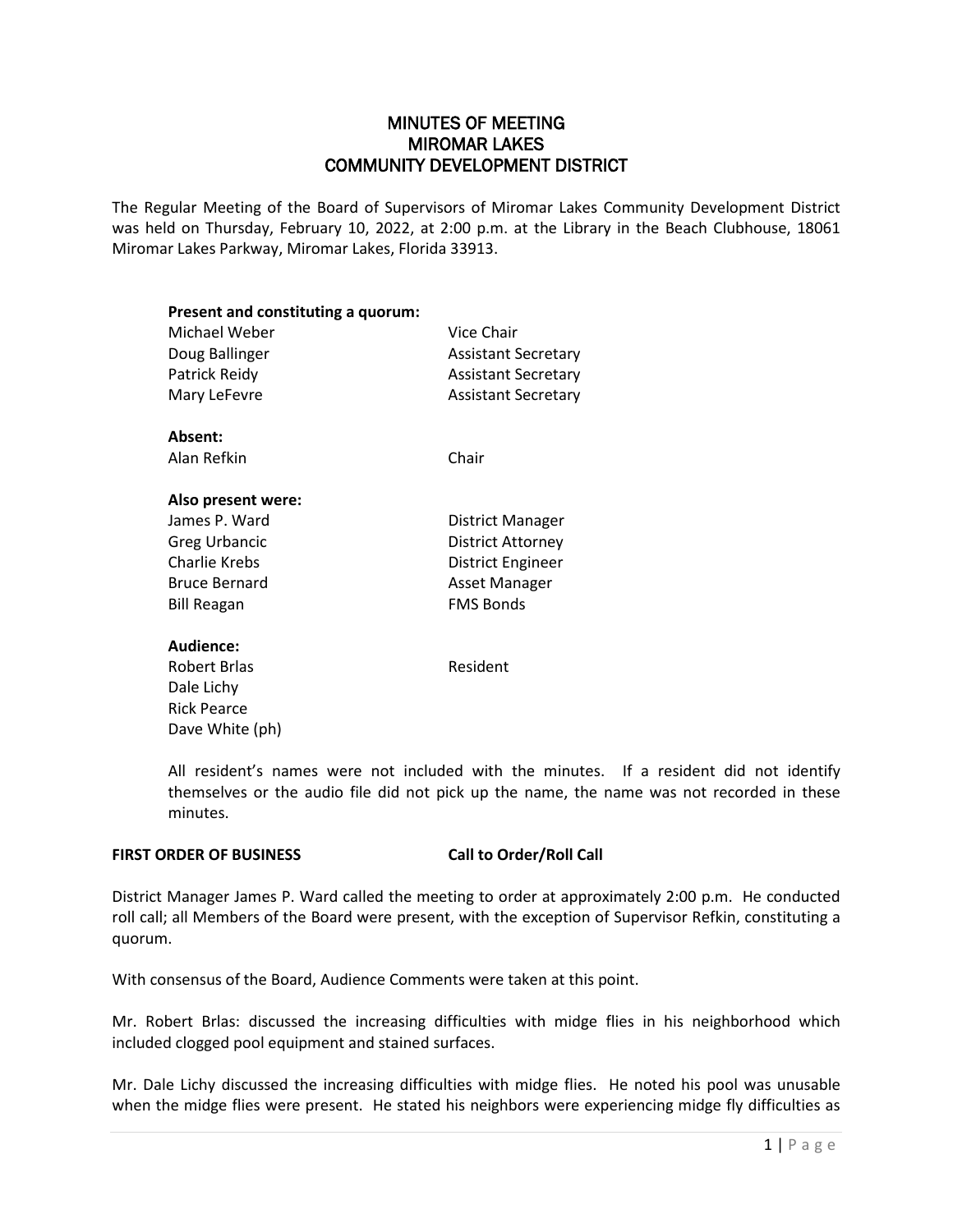well. He asked the CDD to address the midge fly problem. He noted midge flies would eventually reach the entire community.

Mr. Brlas stated he had articles about midge flies and their life cycle and which indicated certain minnows would eat midge fly larvae. He noted midge flies had to be addressed during the larvae stage and we as residents cant handle something like that.

Mr. Rick Pearce discussed the midge flies.

Mr. Dave White (ph) stated he lived in Wild Blue and was working with the fishery's biologist, David Beasley. He indicated he spoke with Carl Barocco (ph) who mentioned an interlocal agreement between the CDDs. He noted he was also working with Vista Blue's CDD. He discussed a potential interlocal agreement between the CDDs regarding fisheries. He noted his District was also experiencing midge fly difficulties and that he was working with the Master HOA and CDD in this regard. He stated Mr. Beasley suggested solutions to the midge fly problem.

Mr. Tom Fischer (ph) asked for an update on the potential fish enhancement and vegetation improvements to bring the lake back up to previous standards of clarity.

Mr. Bruce Bernard addressed the midge fly situation first. He stated Solitude came in and sprayed for midge flies every two weeks which was the maximum. He agreed the midge flies needed more than spray to be eliminated. He noted Dave Beasley, from Solitude, the District's aquatic vendor, who was putting together the fishery plan, would be coming to the CDD Meeting next month to discuss a plan for Miromar Lakes and Esplanade Lakes. He noted an interlocal CDD agreement could be considered. He stated once the plan was received the CDD could decide how it would like to move forward.

Mr. Ward stated the goal was to obtain a proposal to hire a company to develop a plan. He noted this was not a short term fix, it was the start of the process.

Mr. Bernard noted the plan would include a timetable and the steps in the process. He noted Solitude currently sprayed every two weeks for midge flies; spraying began in December and typically continued through March.

Mr. Weber asked if Solitude could spray more often or could a larger quantity of spray be used.

Mr. Bernard discussed potential midge fly solutions including aeration of the lake (unrealistic for Miromar Lakes' large lake sizes) and adding fish to the lake. He noted the carp previously ate the midge fly larvae, but now, with no carp in the lake, the larvae were able to grow into flies.

Mr. Weber noted the CDD was aware of the midge fly problem. He discussed his difficulties with the midge flies.

Discussion ensued regarding midge flies and the problems midge flies could cause.

Mr. Bernard noted last year 10,000 bluegill minnows were put in the lake and the midge flies were still a problem.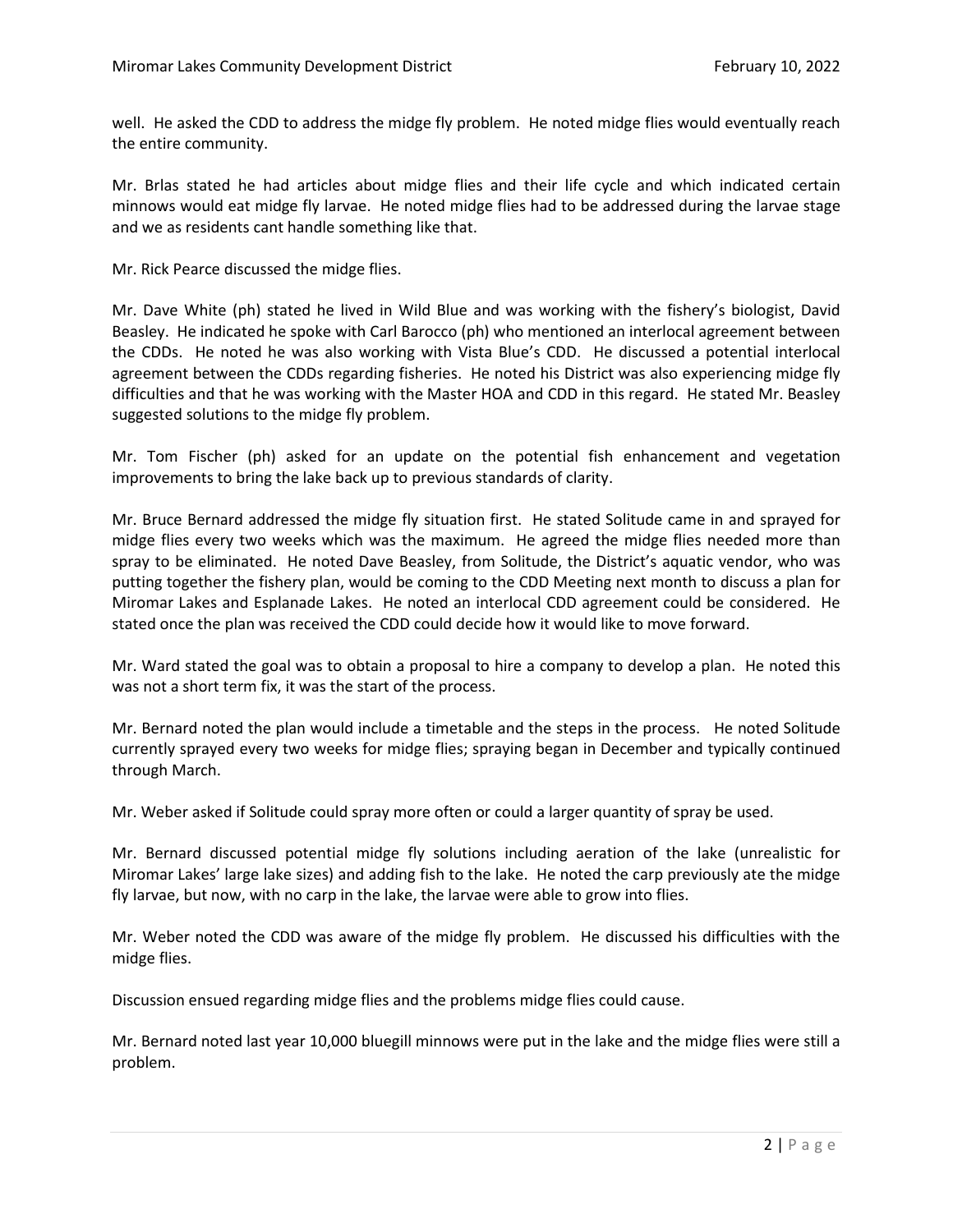Discussion ensued regarding adding more minnows to the Lake; Esplanade owning the lake; Mr. Beasley developing a midge fly mitigation plan; the type of spraying being done for the midge flies; and the type of spraying being done for lake vegetation.

Mr. Weber asked the CDD to move forward regarding the midge fly problem with purpose.

Mr. Ward explained his goal was to have a plan with clear deliverables to present to the Board including cost estimates next month. He stated this would be done quickly so the costs could be included in next fiscal year's budget.

Mr. Brlas asked if the residents could help in terms of information collection, etc.

Mr. Bernard responded this was unnecessary; the District understood the midge fly problem. He stated hopefully in 30 days a plan with options would be presented to the Board and the Board could decide how it wished to address the midge fly problem.

Mr. Weber noted the Board, being residents in the community, and fellow fishermen, had the same difficulties with the midge flies and with the lake, and as such would work diligently to address the problems. He noted, regarding fish enhancement of the lakes, the District was obtaining a permit for 2,500 carp; however, the District had no intention of putting carp in the lake at this time. He noted the permit was being obtained for possible future use, only if necessary. He thanked the residents for coming in to speak with the CDD. He noted the Meeting Minutes were on the CDD website for perusal and residents could review the minutes to see how these issues progressed. He noted the residents were welcome to continue attending meetings as well for updates. He stated the CDD was committed to addressing these problems. He stated he was excited to hear about the potential fishery.

Ms. LeFevre thanked the residents for attending the meeting and speaking. She asked the residents to remain in touch and continue attending meetings.

Mr. Ward invited the audience members to attend next month's meeting to hear the proposed plan.

Mr. Ballinger stated the CDD was only permitted to do so much by the Florida Wildlife Commission, as well as the South Florida Water Management District. He stated the last time carp were put into the lake, approval from South Florida Water Management District and the Florida Wildlife Commission was required. He noted the District was instructed by these entities regarding the number of carp which could be placed in the lake.

Discussion ensued regarding the number of carp which were placed in the lake; the potential for placement of 2,500 carp through the permit; and the District having no intention of putting 2,500 carp in the lake.

Mr. Bernard explained the District originally planned to obtain a permit to place 250 carp in the lake; however, it was decided to increase the number of carp on the permit to prevent the need to apply for a new permit in the future if additional carp were needed. He noted Mr. Beasley might recommend putting carp in the lake.

Mr. Ward indicated nothing would be done until the new fishery plan and recommendations of the vendor were reviewed.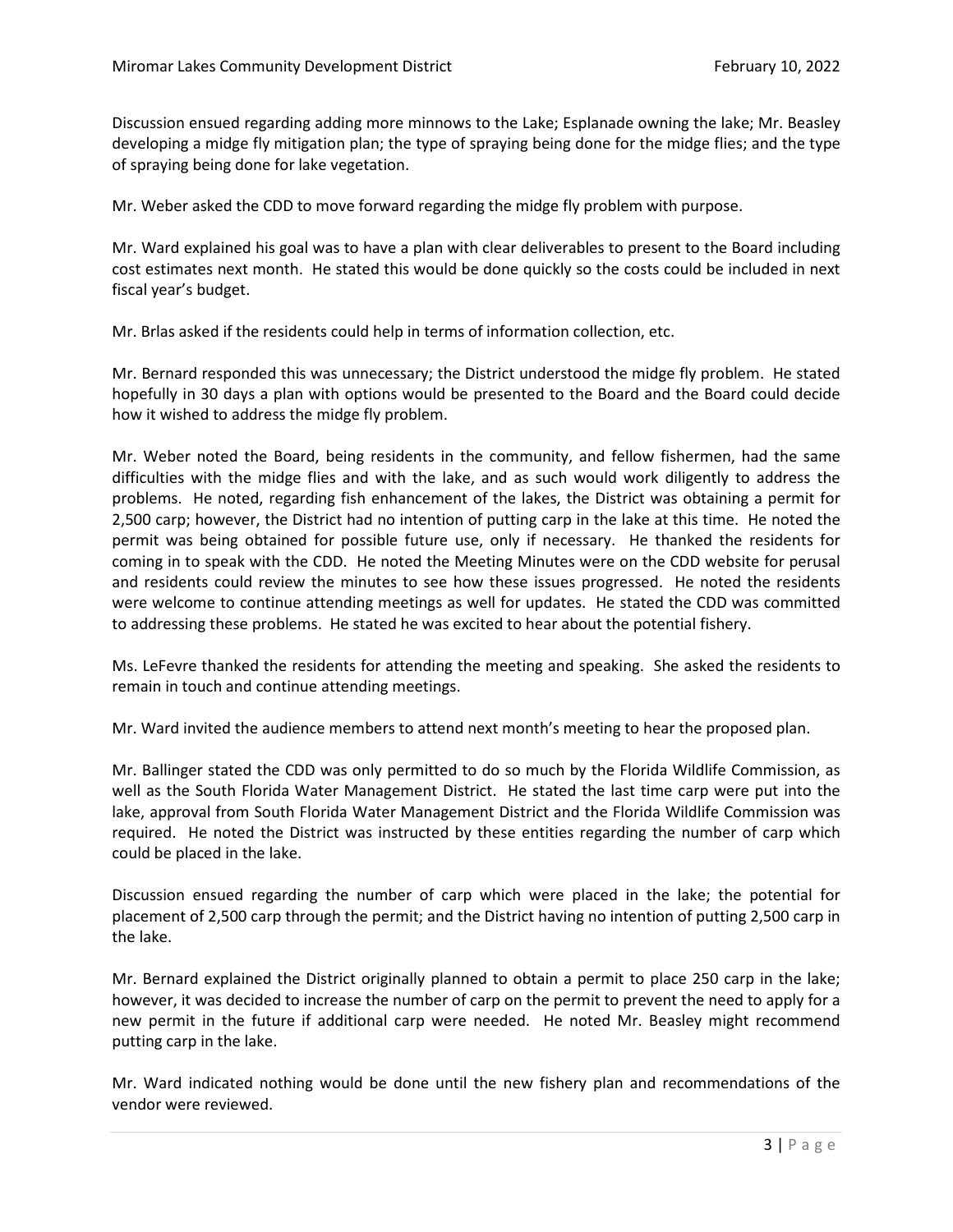Discussion ensued regarding the problems caused by the previous carp population; the possibility of obtaining advice from multiple sources as opposed to a single source; the importance of Miromar Lakes and Esplanade coordinating their efforts; and improving the water quality and aesthetics of the lake.

Mr. Bernard stated the lake's water quality was tested regularly (three times a year) by an outside vendor. He noted the water quality was consistently improving.

Mr. Pierce discussed the propensity of rumors. He recommended posting updates of the facts for the residents of Miromar Lakes to prevent rumor spread.

Discussion ensued regarding the rumors spreading throughout the community regarding carp and midge flies and how to prevent the spread of rumors.

Mr. Weber noted that Mr. Ward was District Manager of Miromar Lakes CDD and Esplanade Lakes CDD, coordination of efforts for the shared lake would be simplified.

Mr. Ward agreed. He asked if there were any additional audience questions or comments; there were none.

The Board thanked the audience members for attending and speaking.

# **SECOND ORDER OF BUSINESS Consideration of Minutes**

## **January 13, 2022 – Regular Meeting**

Mr. Ward asked if there were any additions, deletions, or corrections for the Minutes. A few corrections were suggested. Mr. Ward indicated he would make the requested corrections.

> **On MOTION made by Ms. Mary LeFevre, seconded by Mr. Doug Ballinger, and with all in favor, the January 13, 2022, Regular Meeting Minutes were approved as corrected.**

**THIRD ORDER OF BUSINESS Consideration of Bond Term Sheet**

Mr. Ward introduced Mr. Bill Reagan with FMS Bonds.

Mr. Bill Reagan reported the bond refinance process was begun in September and the market had changed in the interim. He stated the community was not completely built out; the developer still owned 15 units or so, and as such there were a few banks who were not interested. He discussed the feedback he received from various banks. He reported Hancock Bank came back with the overall lowest yield of 2.72%. He explained in September the rate was at 2.25%, but the market had gone up since. He stated the offer from Hancock Bank was excellent at 2.72% with no debt service reserve fund requirement. He noted Hancock Bank required placement of the CDD's operating fund account in Hancock Bank, but the CDD could keep its current Trustee. He stated the overall savings would be over 12% per unit which equaled an annual debt service savings on a per unit basis ranging from \$193 dollars to \$77 dollars depending on the unit. He indicated the CDD had 30 days to close.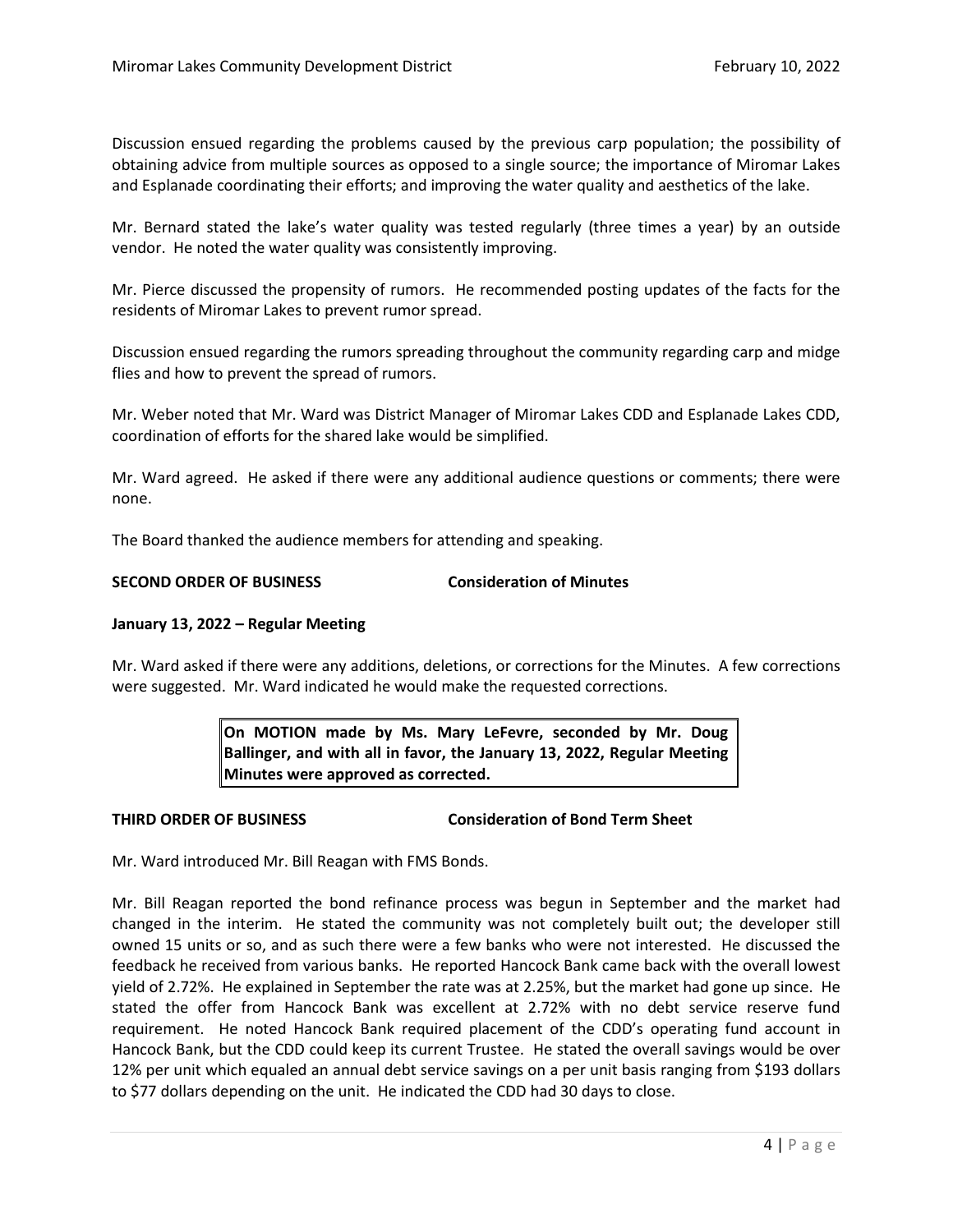Mr. Ballinger asked if these rates could go up over the next 30 days. He noted he heard rates were going to go up in March.

Mr. Reagan responded in the negative; these rates were locked in until the closing date. He stated if the CDD did not close in the next 30 days the rates would go up. He stated he did not recommend continuing to shop around; this was a good deal and rates were only going up. He stated any time you could get a 12% savings it was excellent. He stated if the agreement were approved by the CDD today, and the Chair signed the bid for the bank, the management team would get all the paperwork in order and the final paperwork would be brought back to the CDD for finalization prior to the closing date of March 18<sup>th</sup>, 2022.

Mr. Ward noted a delegation resolution would be done on March 10, 2022 and the closing would be done a few days after. He indicated there was a lot of work to be done in a very short period of time. He noted the decision needed to be made today. He stated this was exactly the same deal he got for another CDD six months ago with the same bank. He noted the rate was a little different, but the basic terms of the deal were the same as he has seen in the past.

Discussion ensued regarding Hancock Bank; moving the District's operations fund to Hancock Bank; and the importance of keeping the current Trustee.

Mr. Ward asked if there were any additional questions; hearing none, he called for a motion to adopt the term sheet subject to approval by the District Manager, District Counsel, and Bond Counsel. He noted the delegation resolution would be scheduled for the March 10, 2022, meeting.

> **On MOTION made by Mr. Doug Ballinger, seconded by Mr. Pat Reidy, and with all in favor, the term sheet was adopted subject to approval by the District Manager, District Counsel, and Bond Counsel.**

**FOURTH ORDER OF BUSINESS Consideration of Resolution 2022-3**

**Consideration of Resolution 2022-3, a resolution of the Miromar Lakes Community Development District approving the District's post-issuance compliance guide for tax-exempt bonds**

Mr. Ward reported there was a plethora of securities and exchange commission rules, as well as federal law, for complying with tax exempt status, all of which the CDD followed with its existing bond issuance. He noted Bond Counsel recommended the CDD have a resolution adopted and in place in this regard in case the CDD were ever audited by the IRS.

> **On MOTION made by Mr. Doug Ballinger, seconded by Ms. Mary LeFevre, and with all in favor, Resolution 2022-3 was adopted, and the Chair was permitted to sign.**

**FIFTH ORDER OF BUSINESS Staff Reports**

**I. District Attorney** No report.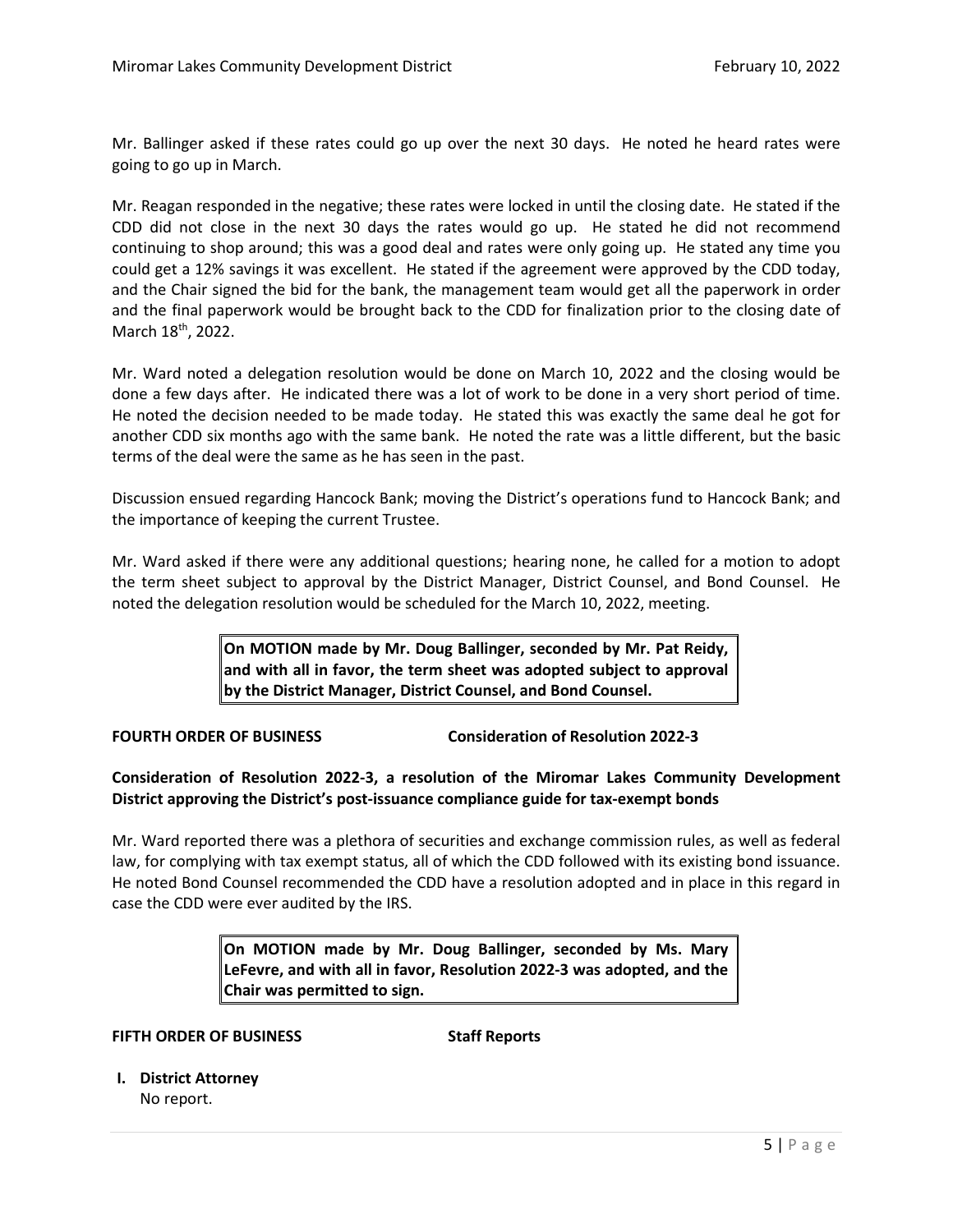## **II. District Engineer**

#### **a) Stormwater Reporting Update**

Mr. Charlie Krebs reported he was beginning the Stormwater Needs Analysis which he would send to Bruce Bernard for review.

Mr. Ward noted the Stormwater Needs Analysis was the new state requirement due in June 2022.

### **III. Asset Manager**

- **b) Operations Report February 1, 2022**
- **c) Water Quality Report October 2021**
- **d) Waterway Inspection Report 12/20/2021**

Mr. Bruce Bernard stated the quarterly lake report was in; this report inspected the lakes and indicated if anything other than routine maintenance needed to be done. He noted the water quality report showed improvement in District's water quality.

#### **IV. District Manager**

### **a) Financial Statement for period ending January 31, 2022 (unaudited)**

Mr. Ward stated the District was at 93% of revenue as of the end of January which was excellent. He stated this meant most residents were paying in November and December; the balance was basically what was due from the developer over the next six months or so.

## **SIXTH ORDER OF BUSINESS Supervisor's Requests and Audience Comments**

Mr. Ward asked if there were any Supervisor's Requests.

Mr. Reidy asked if Mr. Beasley was with Solitude.

Mr. Bernard responded Mr. Beasley was with Solitude but in a different division; Solitude was local while Mr. Beasley was more country-wide. He stated Mr. Beasley had his own division which handled nothing but fisheries.

Mr. Reidy stated Mr. Beasley would be making a recommendation for a fishery which hopefully would address the District's other issues. He asked about obtaining a second opinion.

Mr. Bernard stated he would take Mr. Beasley's recommendation to Florida water and fish conservation groups for review.

It was suggested Mr. Beasley present different proposals for the Board to consider as opposed to a single plan.

Discussion ensued regarding Mr. Beasley and the potential fishery options and development of an official timeline for implementation.